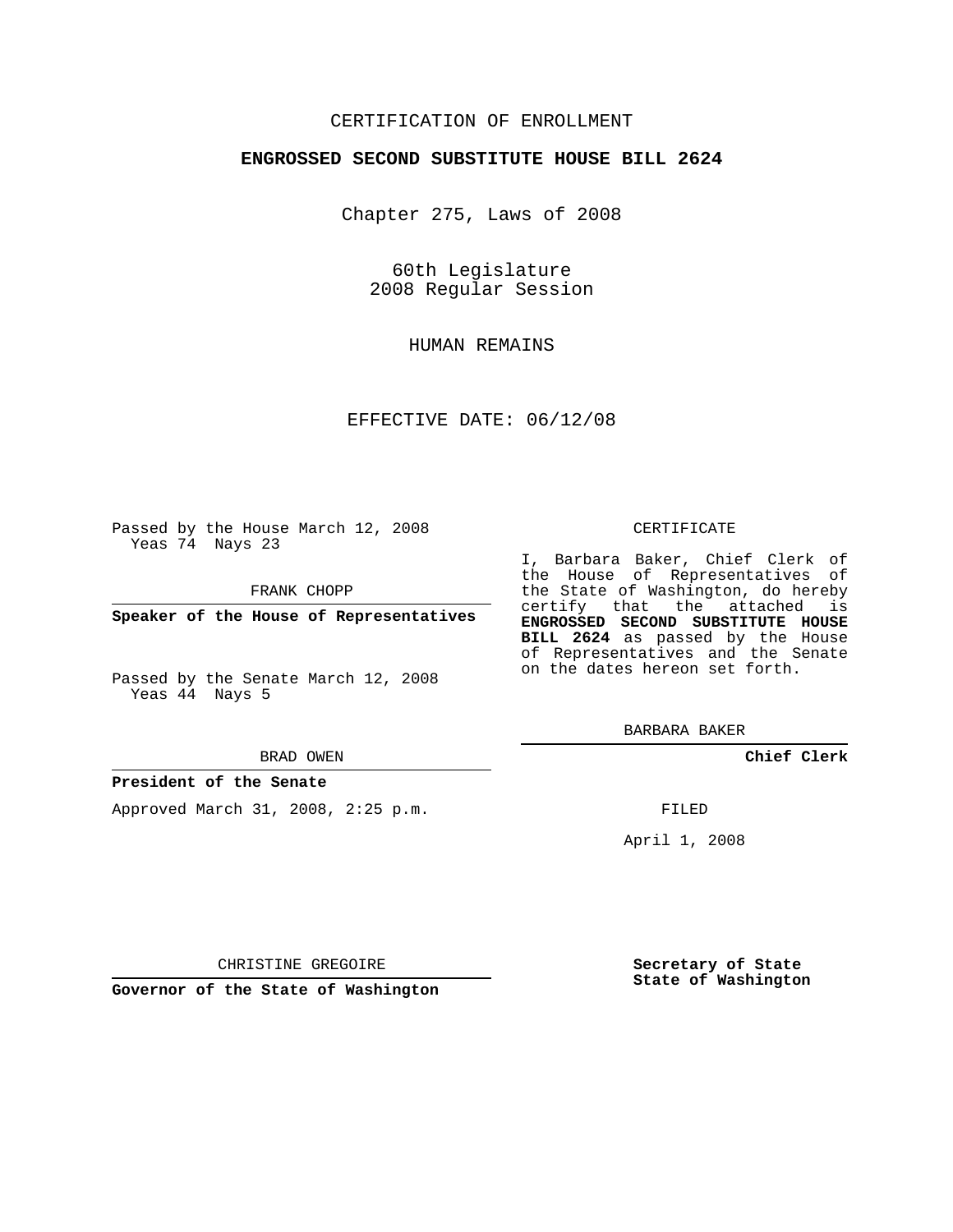# **ENGROSSED SECOND SUBSTITUTE HOUSE BILL 2624** \_\_\_\_\_\_\_\_\_\_\_\_\_\_\_\_\_\_\_\_\_\_\_\_\_\_\_\_\_\_\_\_\_\_\_\_\_\_\_\_\_\_\_\_\_

\_\_\_\_\_\_\_\_\_\_\_\_\_\_\_\_\_\_\_\_\_\_\_\_\_\_\_\_\_\_\_\_\_\_\_\_\_\_\_\_\_\_\_\_\_

AS AMENDED BY THE SENATE

Passed Legislature - 2008 Regular Session

## **State of Washington 60th Legislature 2008 Regular Session**

**By** House Appropriations (originally sponsored by Representatives McCoy, Kessler, Appleton, Ormsby, VanDeWege, Hunt, Kenney, Darneille, and Chase)

READ FIRST TIME 02/11/08.

1 AN ACT Relating to human remains; amending RCW 27.53.030; adding a new section to chapter 68.50 RCW; adding a new section to chapter 27.44 RCW; adding a new section to chapter 68.60 RCW; adding new sections to chapter 43.334 RCW; adding a new section to chapter 27.34 RCW; creating new sections; and prescribing penalties.

6 BE IT ENACTED BY THE LEGISLATURE OF THE STATE OF WASHINGTON:

 7 NEW SECTION. **Sec. 1.** A new section is added to chapter 68.50 RCW 8 to read as follows:

 (1) It is the duty of every person who knows of the existence and location of skeletal human remains to notify the coroner and local law enforcement in the most expeditious manner possible, unless such person has good reason to believe that such notice has already been given. Any person knowing of the existence of skeletal human remains and not having good reason to believe that the coroner and local law enforcement has notice thereof and who fails to give notice to the coroner and local law enforcement, is guilty of a misdemeanor.

17 (2) Any person engaged in ground disturbing activity and who 18 encounters or discovers skeletal human remains in or on the ground 19 shall: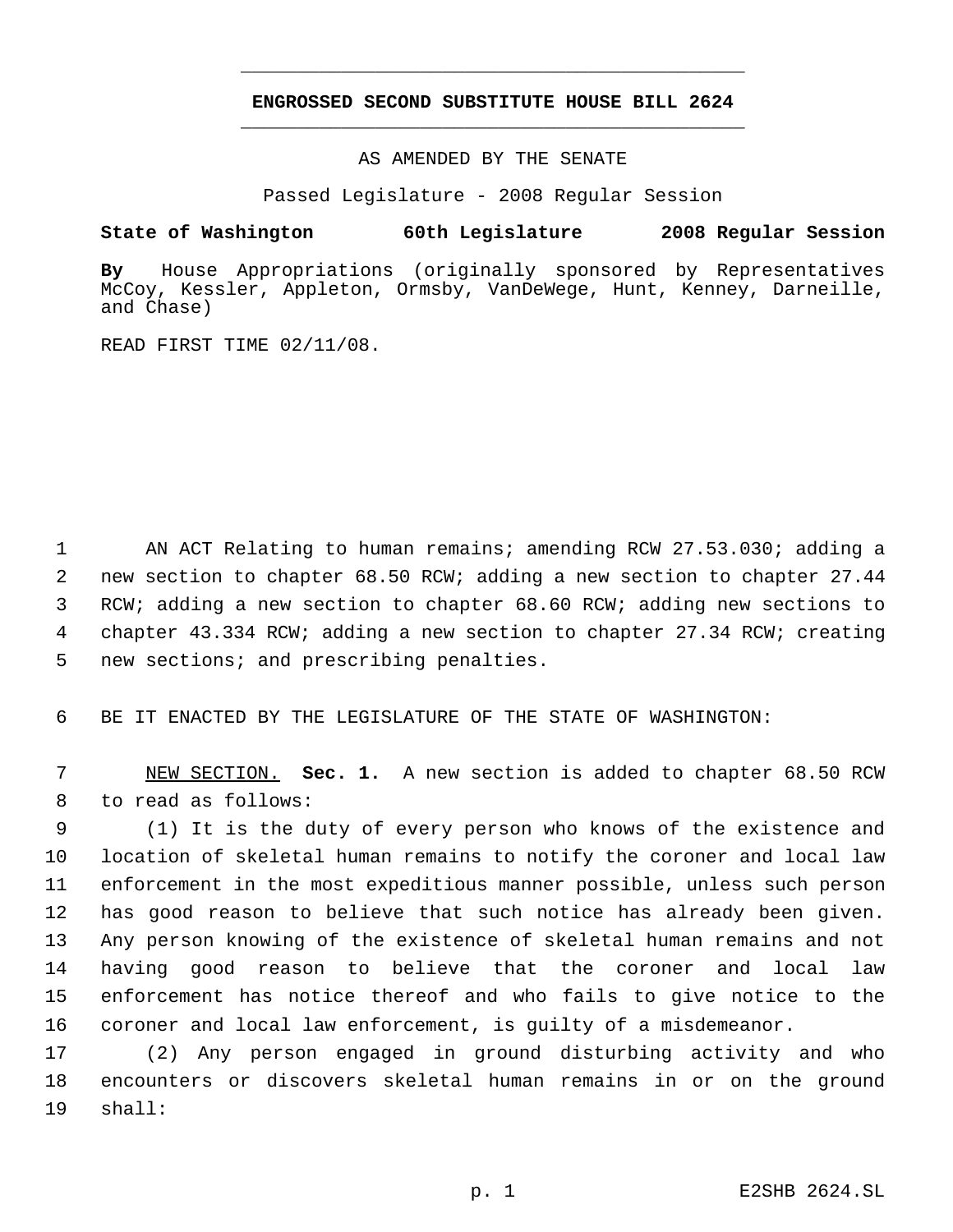(a) Immediately cease any activity which may cause further disturbance;

 (b) Make a reasonable effort to protect the area from further disturbance;

 (c) Report the presence and location of the remains to the coroner and local law enforcement in the most expeditious manner possible; and

 (d) Be held harmless from criminal and civil liability arising under the provisions of this section provided the following criteria are met:

(i) The finding of the remains was based on inadvertent discovery;

 (ii) The requirements of the subsection are otherwise met; and (iii) The person is otherwise in compliance with applicable law.

 (3) The coroner must make a determination of whether the skeletal human remains are forensic or nonforensic within five business days of receiving notification of a finding of such human remains provided that there is sufficient evidence to make such a determination within that time period. The coroner will retain jurisdiction over forensic remains.

 (a) Upon determination that the remains are nonforensic, the coroner must notify the department of archaeology and historic preservation within two business days. The department will have jurisdiction over such remains until provenance of the remains is established. A determination that remains are nonforensic does not create a presumption of removal or nonremoval.

 (b) Upon receiving notice from a coroner of a finding of nonforensic skeletal human remains, the department must notify the appropriate local cemeteries, and all affected Indian tribes via certified mail to the head of the appropriate tribal government, and contact the appropriate tribal cultural resources staff within two business days of the finding. The determination of what are appropriate local cemeteries to be notified is at the discretion of the department. A notification to tribes of a finding of such nonforensic skeletal human remains does not create a presumption that the remains are Indian.

 (c) The state physical anthropologist must make an initial determination of whether nonforensic skeletal human remains are Indian or non-Indian to the extent possible based on the remains within two business days of notification of a finding of nonforensic remains. If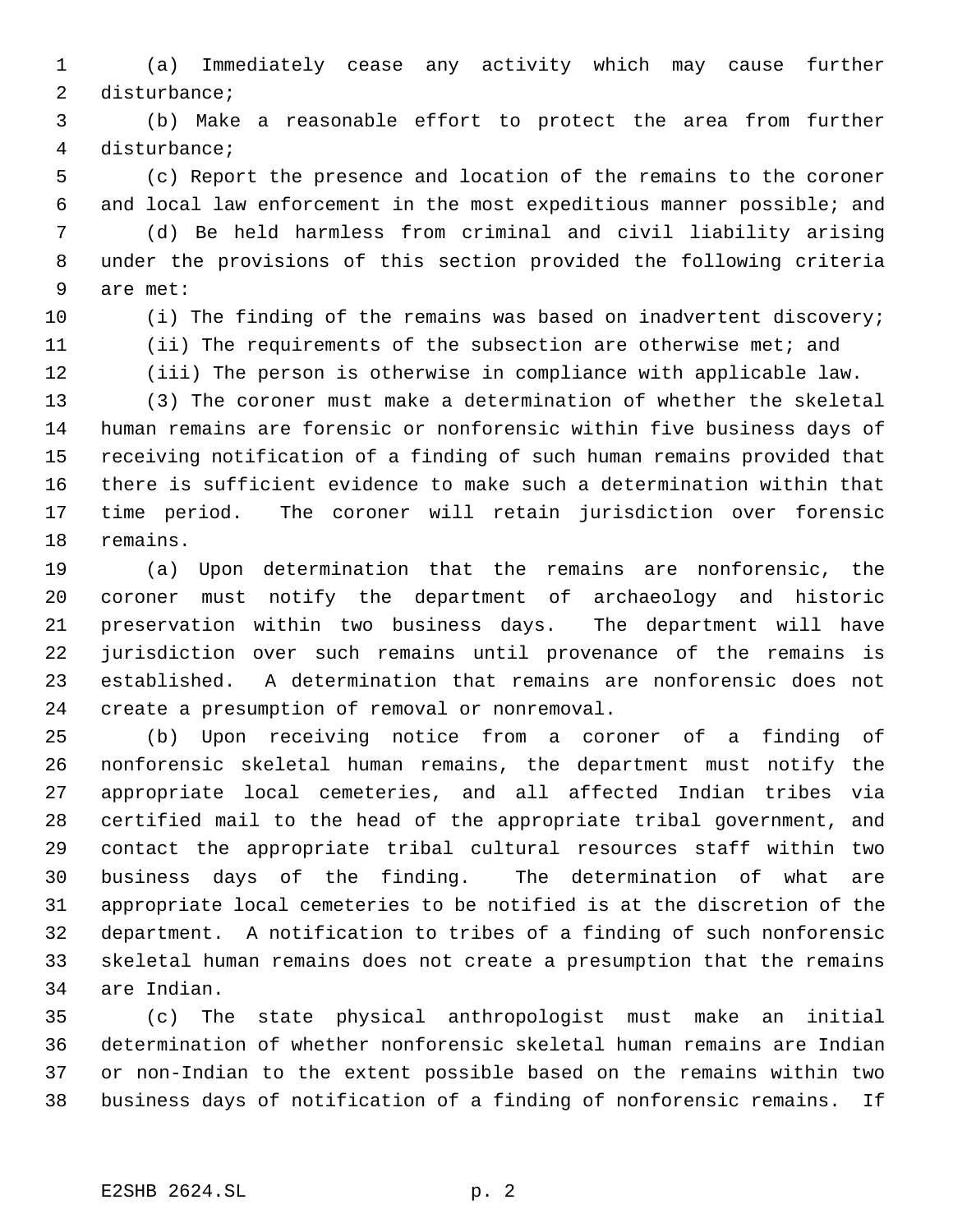the remains are determined to be Indian, the department must notify all affected Indian tribes via certified mail to the head of the appropriate tribal government within two business days and contact the appropriate tribal cultural resources staff.

 (d) The affected tribes have five business days to respond via telephone or writing to the department as to their interest in the remains.

(4) For the purposes of this section:

(a) "Affected tribes" are:

 (i) Those federally recognized tribes with usual and accustomed areas in the jurisdiction where the remains were found;

 (ii) Those federally recognized tribes that submit to the department maps that reflect the tribe's geographical area of cultural affiliation; and

 (iii) Other tribes with historical and cultural affiliation in the jurisdiction where the remains were found.

 (b) "Forensic remains" are those that come under the jurisdiction of the coroner pursuant to RCW 68.50.010.

 (c) "Inadvertent discovery" has the same meaning as used in RCW 27.44.040.

 (5) Nothing in this section constitutes, advocates, or otherwise grants, confers, or implies federal or state recognition of those tribes that are not federally recognized pursuant to 25 C.F.R. part 83, procedures for establishing that an American Indian group exists as an Indian tribe.

 NEW SECTION. **Sec. 2.** A new section is added to chapter 27.44 RCW to read as follows:

 (1) Any person who discovers skeletal human remains must notify the coroner and local law enforcement in the most expeditious manner possible. Any person knowing of the existence of human remains and not having good reason to believe that the coroner and local law enforcement has notice thereof and who fails to give notice thereof is guilty of a misdemeanor.

 (2) Any person engaged in ground disturbing activity and who encounters or discovers skeletal human remains in or on the ground shall: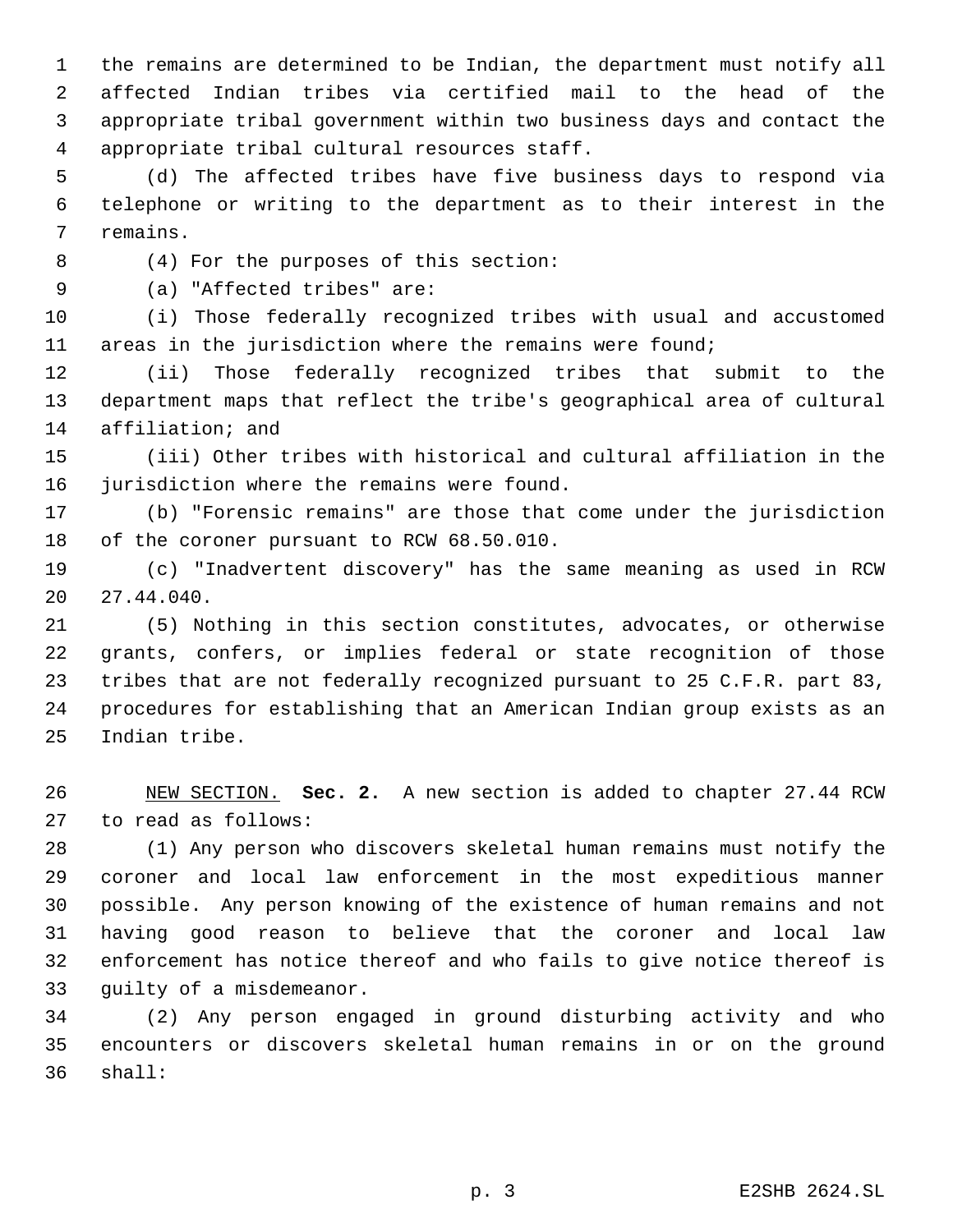(a) Immediately cease any activity which may cause further disturbance;

 (b) Make a reasonable effort to protect the area from further disturbance;

 (c) Report the presence and location of the remains to the coroner and local law enforcement in the most expeditious manner possible; and

 (d) Be held harmless from criminal and civil liability arising under the provisions of this section provided the following criteria are met:

(i) The finding of the remains was based on inadvertent discovery;

 (ii) The requirements of the subsection are otherwise met; and (iii) The person is otherwise in compliance with applicable law.

 (3) The coroner must make a determination whether the skeletal human remains are forensic or nonforensic within five business days of receiving notification of a finding of such remains provided that there is sufficient evidence to make such a determination within that time period. The coroner will retain jurisdiction over forensic remains.

 (a) Upon determination that the remains are nonforensic, the coroner must notify the department of archaeology and historic preservation within two business days. The department will have jurisdiction over such remains until provenance of the remains is established. A determination that remains are nonforensic does not create a presumption of removal or nonremoval.

 (b) Upon receiving notice from a coroner of a finding of nonforensic skeletal human remains, the department must notify the appropriate local cemeteries, and all affected Indian tribes via certified mail to the head of the appropriate tribal government, and contact the appropriate tribal cultural resources staff within two business days of the finding. The determination of what are appropriate local cemeteries to be notified is at the discretion of the department. A notification to tribes of a finding of nonforensic skeletal human remains does not create a presumption that the remains are Indian.

 (c) The state physical anthropologist must make an initial determination of whether nonforensic skeletal human remains are Indian or non-Indian to the extent possible based on the remains within two business days of notification of a finding of such nonforensic remains. If the remains are determined to be Indian, the department must notify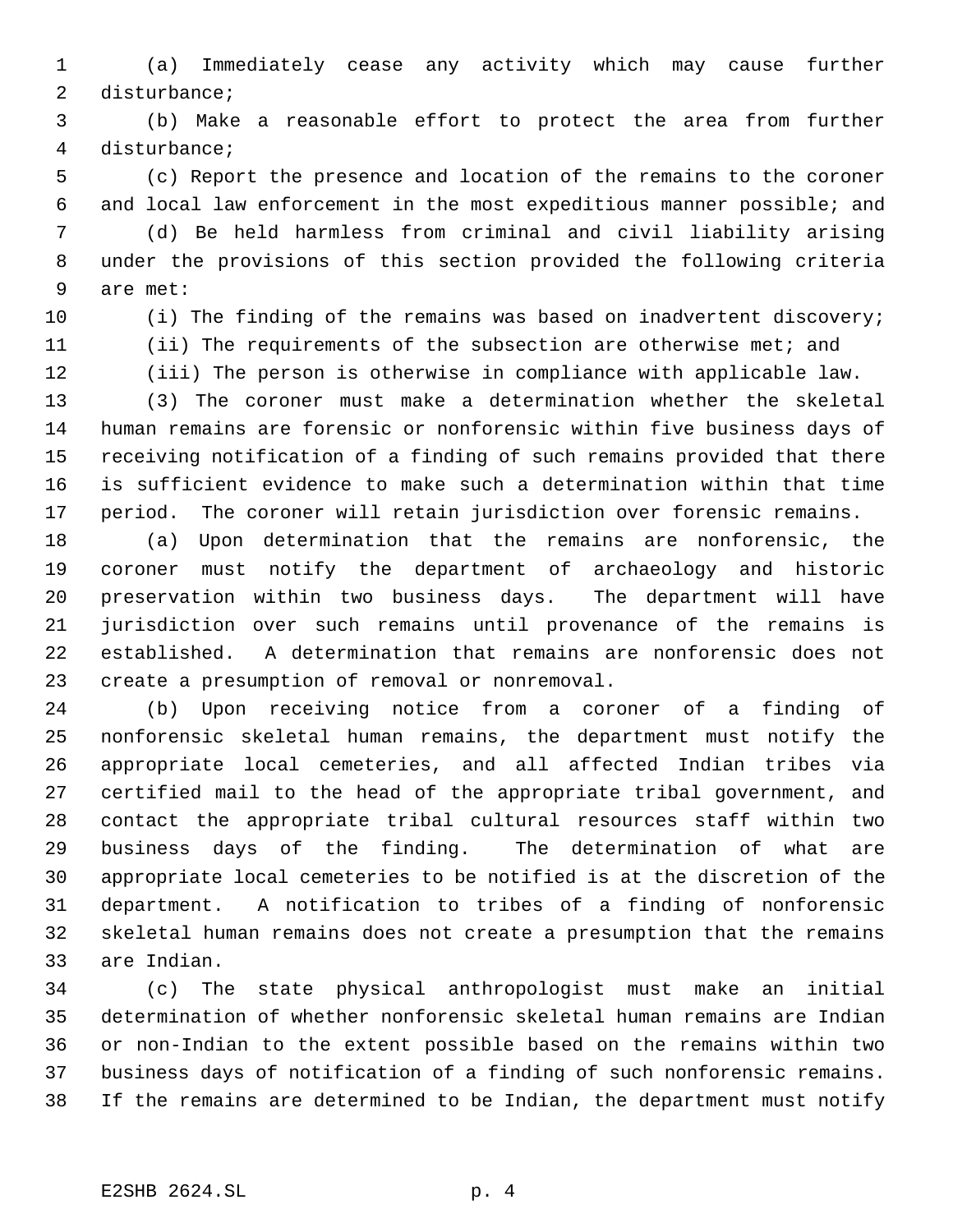all affected Indian tribes via certified mail to the head of the appropriate tribal government within two business days and contact the appropriate tribal cultural resources staff.

 (d) The affected tribes have five business days to respond via telephone or writing to the department as to their interest in the remains.

(4) For the purposes of this section:

(a) "Affected tribes" are:

 (i) Those federally recognized tribes with usual and accustomed areas in the jurisdiction where the remains were found;

 (ii) Those federally recognized tribes that submit to the department maps that reflect the tribe's geographical area of cultural affiliation; and

 (iii) Other tribes with historical and cultural affiliation in the jurisdiction where the remains were found.

 (b) "Forensic remains" are those that come under the jurisdiction of the coroner pursuant to RCW 68.50.010.

 (c) "Inadvertent discovery" has the same meaning as used in RCW 27.44.040.

 (5) Nothing in this section constitutes, advocates, or otherwise grants, confers, or implies federal or state recognition of those tribes that are not federally recognized pursuant to 25 C.F.R. part 83, procedures for establishing that an American Indian group exists as an Indian tribe.

 NEW SECTION. **Sec. 3.** A new section is added to chapter 68.60 RCW to read as follows:

 (1) Any person who discovers skeletal human remains shall notify the coroner and local law enforcement in the most expeditious manner possible. Any person knowing of the existence of skeletal human remains and not having good reason to believe that the coroner and local law enforcement has notice thereof and who fails to give notice thereof is guilty of a misdemeanor.

 (2) Any person engaged in ground disturbing activity and who encounters or discovers skeletal human remains in or on the ground shall:

 (a) Immediately cease any activity which may cause further disturbance;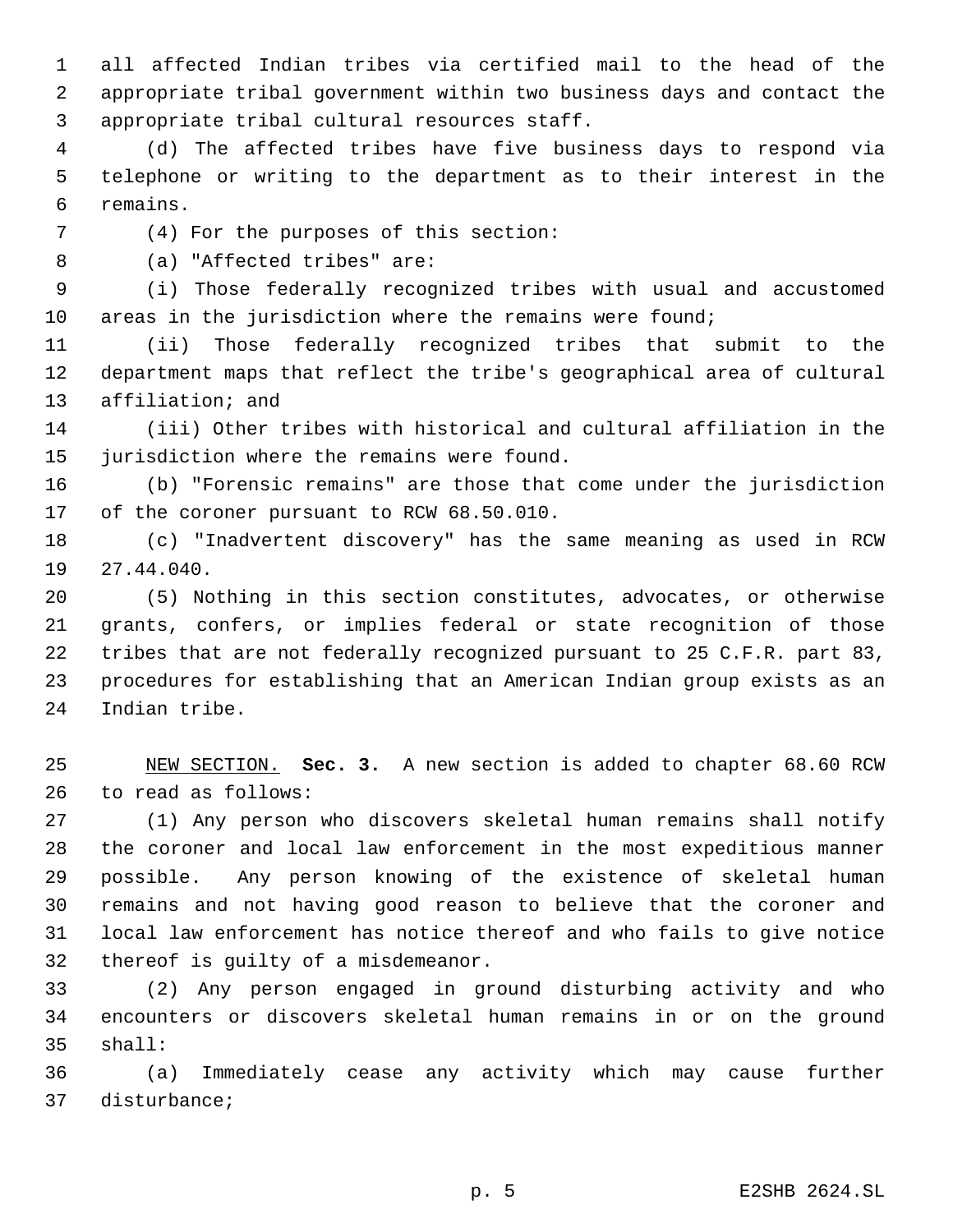(b) Make a reasonable effort to protect the area from further disturbance;

 (c) Report the presence and location of the remains to the coroner and local law enforcement in the most expeditious manner possible; and (d) Be held harmless from criminal and civil liability arising under the provisions of this section provided the following criteria are met:

8 (i) The finding of the remains was based on inadvertent discovery; (ii) The requirements of the subsection are otherwise met; and

(iii) The person is otherwise in compliance with applicable law.

 (3) The coroner must make a determination whether the skeletal human remains are forensic or nonforensic within five business days of receiving notification of a finding of such remains provided that there is sufficient evidence to make such a determination within that time period. The coroner will retain jurisdiction over forensic remains.

 (a) Upon determination that the remains are nonforensic, the coroner must notify the department of archaeology and historic preservation within two business days. The department will have jurisdiction over such remains until provenance of the remains is established. A determination that remains are nonforensic does not create a presumption of removal or nonremoval.

 (b) Upon receiving notice from a coroner of a finding of nonforensic skeletal human remains, the department must notify the appropriate local cemeteries, and all affected Indian tribes via certified mail to the head of the appropriate tribal government, and contact the appropriate tribal cultural resources staff within two business days of the finding. The determination of what are appropriate local cemeteries to be notified is at the discretion of the department. A notification to tribes of a finding of such nonforensic skeletal human remains does not create a presumption that the remains are Indian.

 (c) The state physical anthropologist must make an initial determination of whether nonforensic skeletal human remains are Indian or non-Indian to the extent possible based on the remains within two business days of notification of a finding of such nonforensic remains. If the remains are determined to be Indian, the department must notify all affected Indian tribes via certified mail to the head of the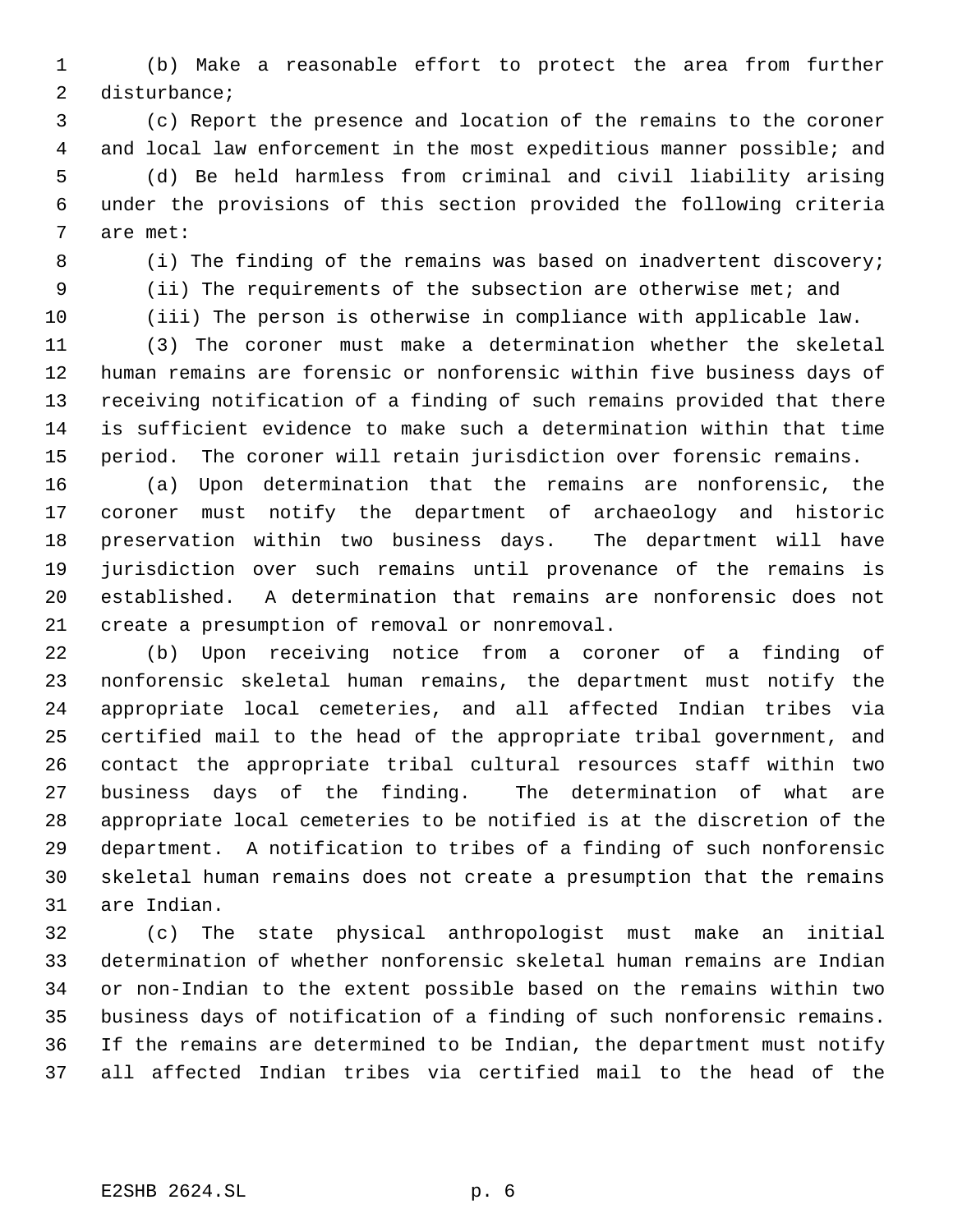appropriate tribal government within two business days and contact the appropriate tribal cultural resources staff.

 (d) The affected tribes have five business days to respond via telephone or writing to the department as to their interest in the remains.

(4) For the purposes of this section:

(a) "Affected tribes" are:

 (i) Those federally recognized tribes with usual and accustomed areas in the jurisdiction where the remains were found;

 (ii) Those federally recognized tribes that submit to the department maps that reflect the tribe's geographical area of cultural affiliation; and

 (iii) Other tribes with historical and cultural affiliation in the jurisdiction where the remains were found.

 (b) "Forensic remains" are those that come under the jurisdiction of the coroner pursuant to RCW 68.50.010.

 (c) "Inadvertent discovery" has the same meaning as used in RCW 27.44.040.

 (5) Nothing in this section constitutes, advocates, or otherwise grants, confers, or implies federal or state recognition of those tribes that are not federally recognized pursuant to 25 C.F.R. part 83, procedures for establishing that an American Indian group exists as an Indian tribe.

 NEW SECTION. **Sec. 4.** A new section is added to chapter 43.334 RCW to read as follows:

 (1) The director shall appoint a state physical anthropologist. At a minimum, the state physical anthropologist must have a doctorate in either archaeology or anthropology and have experience in forensic osteology or other relevant aspects of physical anthropology and must have at least one year of experience in laboratory reconstruction and analysis. A medical degree with archaeological experience in addition to the experience required may substitute for a doctorate in archaeology or anthropology.

 (2) The state physical anthropologist has the primary responsibility of investigating, preserving, and, when necessary, removing and reinterring discoveries of nonforensic skeletal human remains. The state physical anthropologist is available to any local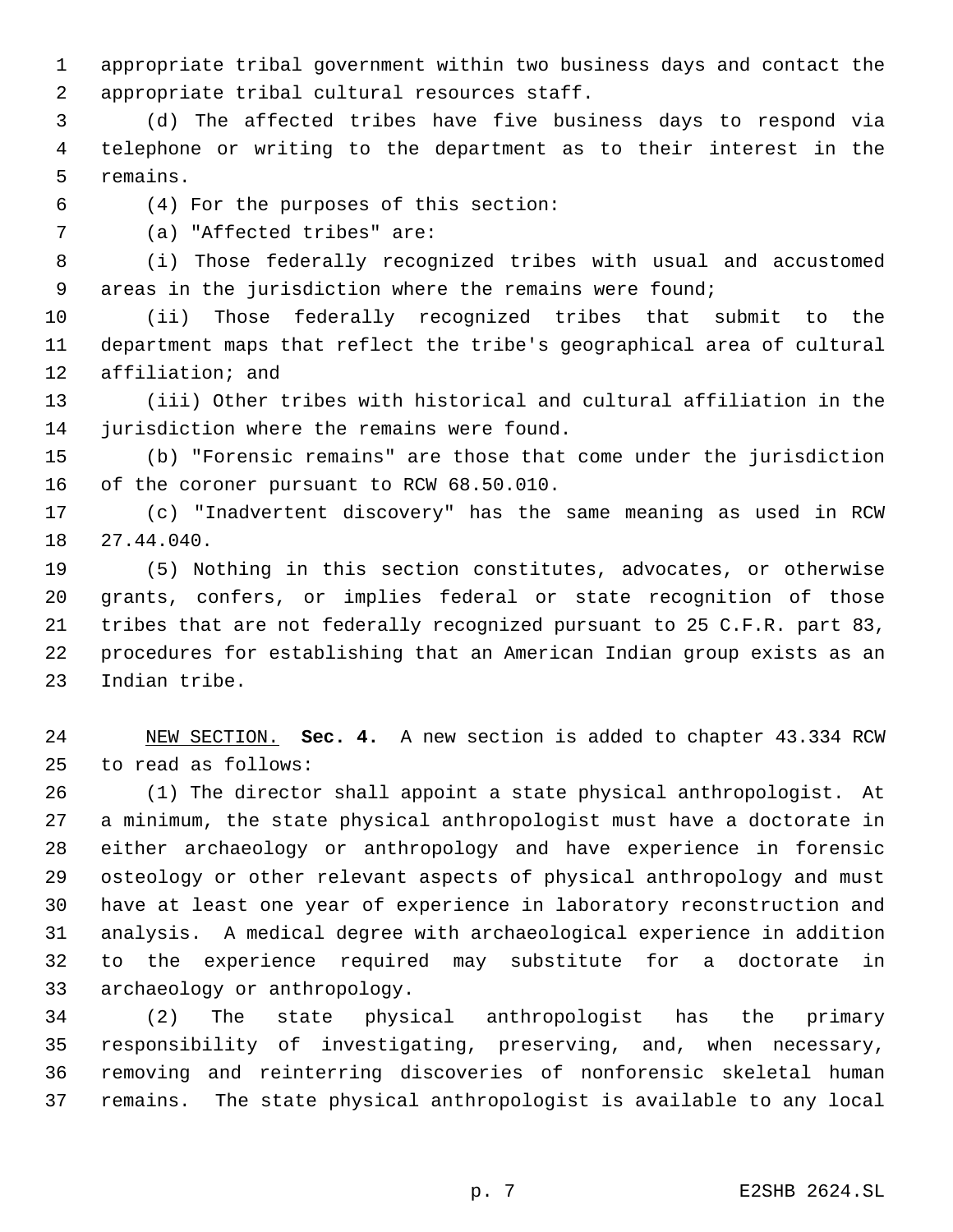governments or any federally recognized tribal government within the boundaries of Washington to assist in determining whether discovered skeletal human remains are forensic or nonforensic.

 (3) The director shall hire staff as necessary to support the state physical anthropologist to meet the objectives of this section.

 (4) For the purposes of this section, "forensic remains" are those that come under the jurisdiction of the coroner pursuant to RCW 68.50.010.

 **Sec. 5.** RCW 27.53.030 and 2005 c 333 s 20 are each amended to read as follows:

 The definitions in this section apply throughout this chapter unless the context clearly requires otherwise.

 (1) "Archaeology" means systematic, scientific study of man's past through material remains.

 (2) "Archaeological object" means an object that comprises the physical evidence of an indigenous and subsequent culture including material remains of past human life including monuments, symbols, tools, facilities, and technological by-products.

 (3) "Archaeological site" means a geographic locality in Washington, including but not limited to, submerged and submersible lands and the bed of the sea within the state's jurisdiction, that contains archaeological objects.

 (4) "Department" means the department of archaeology and historic preservation, created in chapter 43.334 RCW.

 (5) "Director" means the director of the department of archaeology and historic preservation, created in chapter 43.334 RCW.

 (6) "Historic" means peoples and cultures who are known through written documents in their own or other languages. As applied to underwater archaeological resources, the term historic shall include only those properties which are listed in or eligible for listing in the Washington State Register of Historic Places (RCW 27.34.220) or the National Register of Historic Places as defined in the National Historic Preservation Act of 1966 (Title 1, Sec. 101, Public Law 89- 665; 80 Stat. 915; 16 U.S.C. Sec. 470) as now or hereafter amended.

 (7) "Prehistoric" means peoples and cultures who are unknown through contemporaneous written documents in any language.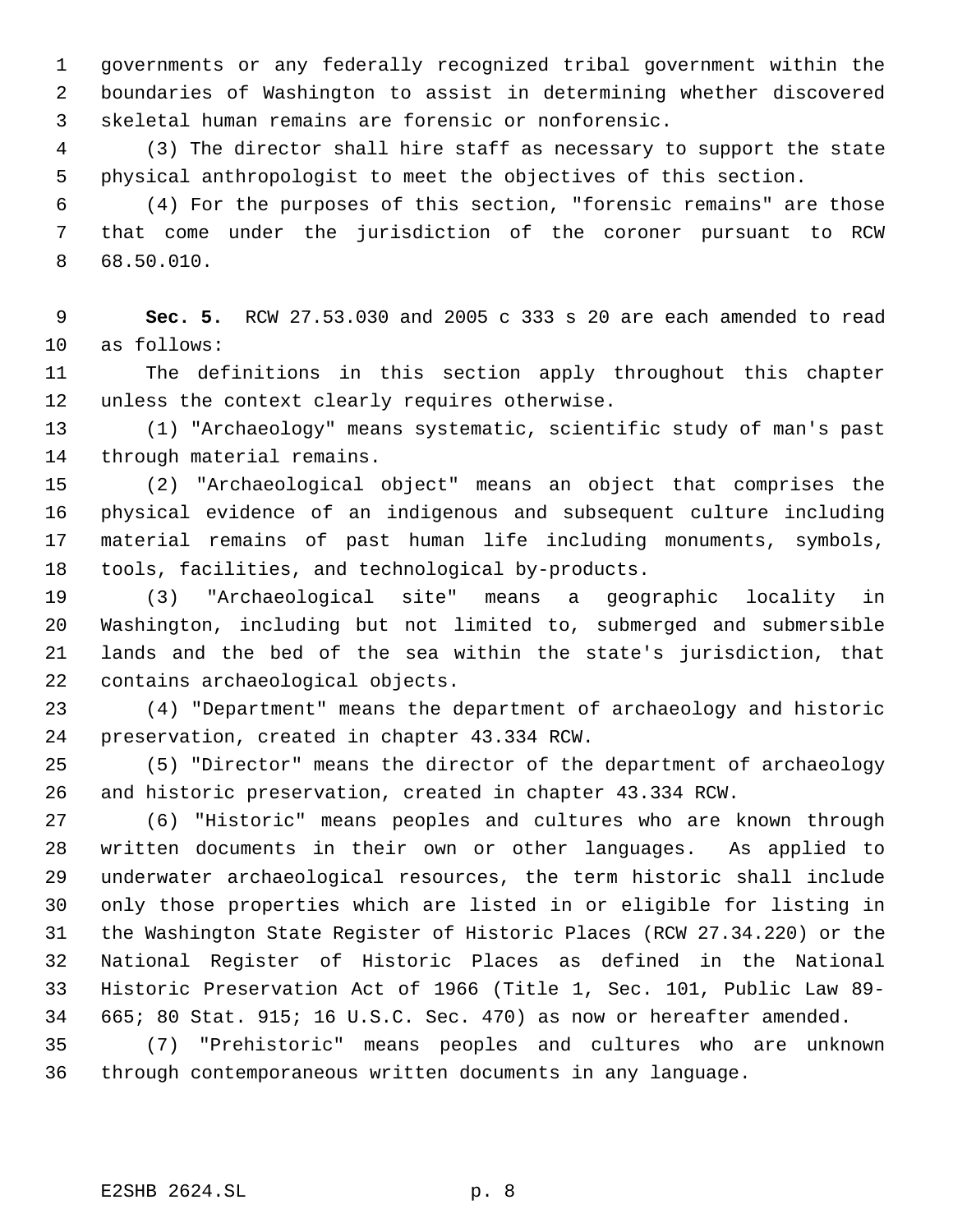(8) "Professional archaeologist" means a person ((who has met the educational, training, and experience requirements of the society of professional archaeologists.

 (9) "Qualified archaeologist" means a person who has had formal training and/or experience in archaeology over a period of at least three years, and has been certified in writing to be a qualified 7 archaeologist by two professional archaeologists)) with qualifications meeting the federal secretary of the interior's standards for a 9 professional archaeologist. Archaeologists not meeting this standard may be conditionally employed by working under the supervision of a professional archaeologist for a period of four years provided the 12 employee is pursuing qualifications necessary to meet the federal 13 secretary of the interior's standards for a professional archaeologist. During this four-year period, the professional archaeologist is 15 responsible for all findings. The four-year period is not subject to renewal.

17 (((10)) (9) "Amateur society" means any organization composed primarily of persons who are not professional archaeologists, whose primary interest is in the archaeological resources of the state, and which has been certified in writing by two professional archaeologists.  $(1)$  (( $(11)$ )) (10) "Historic archaeological resources" means those properties which are listed in or eligible for listing in the

 Washington State Register of Historic Places (RCW 27.34.220) or the National Register of Historic Places as defined in the National Historic Preservation Act of 1966 (Title 1, Sec. 101, Public Law 89- 665; 80 Stat. 915; 16 U.S.C. Sec. 470) as now or hereafter amended.

 NEW SECTION. **Sec. 6.** A new section is added to chapter 27.34 RCW to read as follows:

 The department of archaeology and historic preservation shall develop and maintain a centralized database and geographic information systems spatial layer of all known cemeteries and known sites of burials of human remains in Washington state. The information in the database is subject to public disclosure, except as provided in RCW 42.56.300; exempt information is available by confidentiality agreement to federal, state, and local agencies for purposes of environmental review, and to tribes in order to participate in environmental review, protect their ancestors, and perpetuate their cultures.